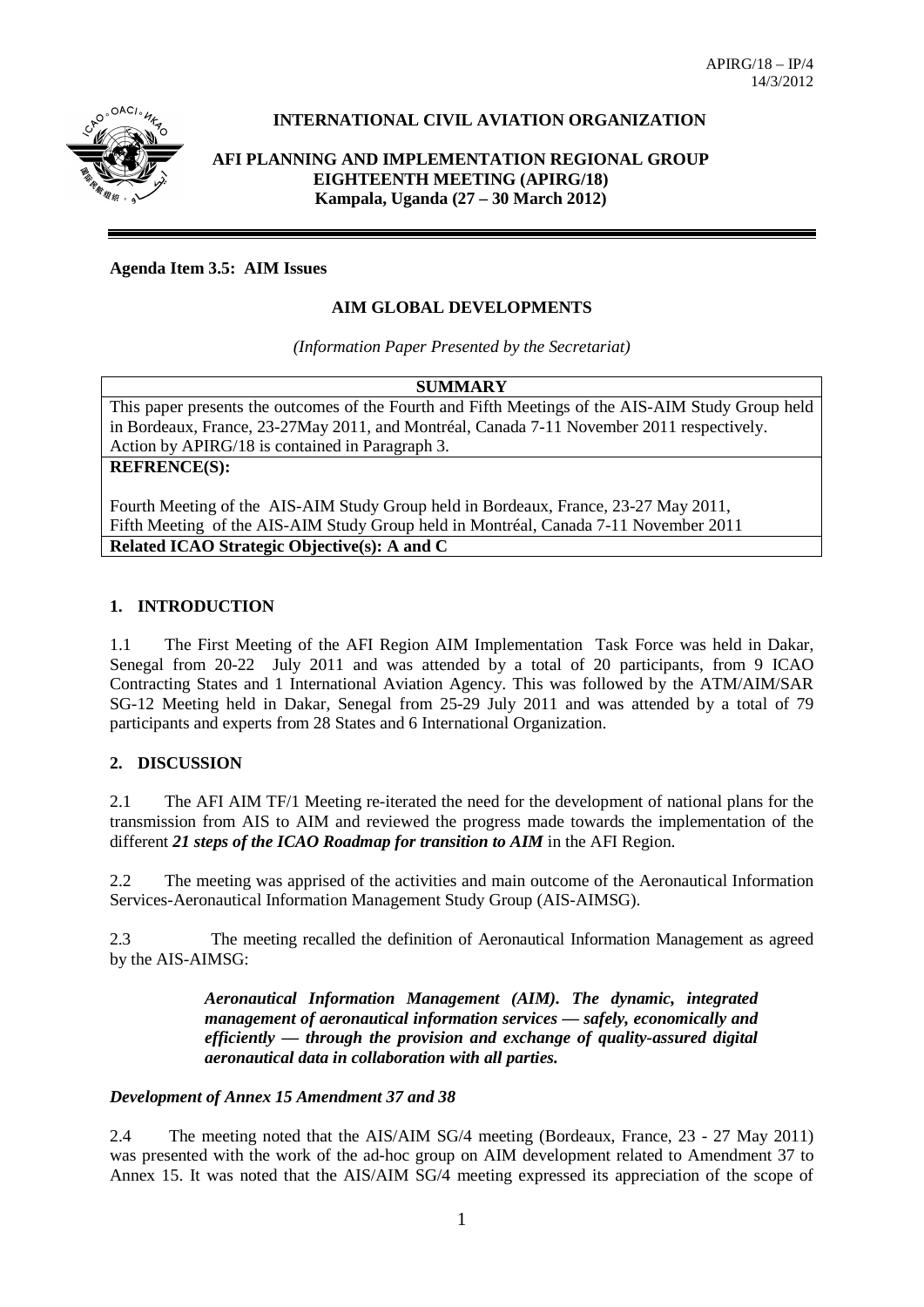work accomplished and progress of the work; and was of view that Amendment 37 work would take precedence over further development of Amendment 38.

2.5 The meeting noted that the aggregated draft Amendment 37 proposal in its current state is attached as Appendix D to the Summary of Discussion of the AIS-AIM SG/4 meeting which is available at:<http://www2.icao.int/en/ais-aimsg/Lists/Meetings/AllItems.aspx.>

## *AIM Roadmap, AIM Operational Concept and PANS-AIM*

2.6 The meeting noted that the AIS/AIM SG/4 meeting recognized the gap that exists between the SARPs contained in Annex 15 and the guidance provided in the *Manual of Aeronautical Information Services,* Doc 8126. In this respect, it was highlighted that Annex 15 contains a significant amount of procedure and format specifications while the procedures and protocols contained in Doc 8126 are often needed for uniform application.

2.7 It was further noted that the Study Group noted that the possibility of developing a *Procedures for Air Navigation Services* document (PANS-AIM) to span this gap has been outlined and discussed in a number of forums and there is emerging consensus as to the value and utility of such a document. The meeting agreed that the development of PANS-AIM would provide a core element of provisions to be published concurrently with Annex 15, Amendment 38.

2.8 The AIS-AIM SG expressed support also for the development of an AIM Operational Concept that would provide a visionary statement for the expected development of AIM and form the basis of an updated Roadmap. The meeting was informed that the development of updated Roadmaps for Communications, Surveillance, Navigation, and AIM is planned for incorporation into the Global Air Navigation Plan (GANP) for global review at the 12th Air Navigation Conference.

2.9 The meeting noted that the AIS/AIM SG/4 meeting was presented with a proposal to amend Annex 15 Chapter 10 (e-TOD), as being worked out by the EUROCAE WG44/RTCA SC217 group. The proposal aims to align Annex 14  $\&$  15, simplify the collection of data, remove inconsistencies but also slightly increase the data collection requirements.

## *Airport Mapping Database (AMDB)*

2.10 The meeting noted that the AIS/AIM SG/4 meeting concluded that the development and implementation of AMDB would have significant safety benefit and would be a prerequisite to deliver certain operational capabilities being envisioned as a result of the Global ATM Operational Concept. Nevertheless, the Study Group was apprised of a number of reservations on the subject expressed especially by the Aerodrome Experts. Nonetheless, the Study Group agreed to continue to support the initiative to include AMDB provisions in ICAO material.

## *Vertical Reference System*

2.11 It was noted that the AIS/AIM SG/4 meeting was apprised of the EUROCONTROL guidance material related to heighting issues and expressed its appreciation for it. It noted that the specification identifies a number of methods by which the heighting requirements of ICAO Annex 15 can be met and that no single method is appropriate to all States and that regional reference systems will always exist. It requested the ICAO secretariat to consider updating Doc 9674 based on the provided guidance material.

## *Use of automation and digital NOTAM*

2.12 With the overall objective of improved timeliness, quality, efficiency and cost-effectiveness, the meeting noted that it was agreed to propose standards for the automation and digital data exchange based upon performance requirements throughout the data chain. It was also agreed to include a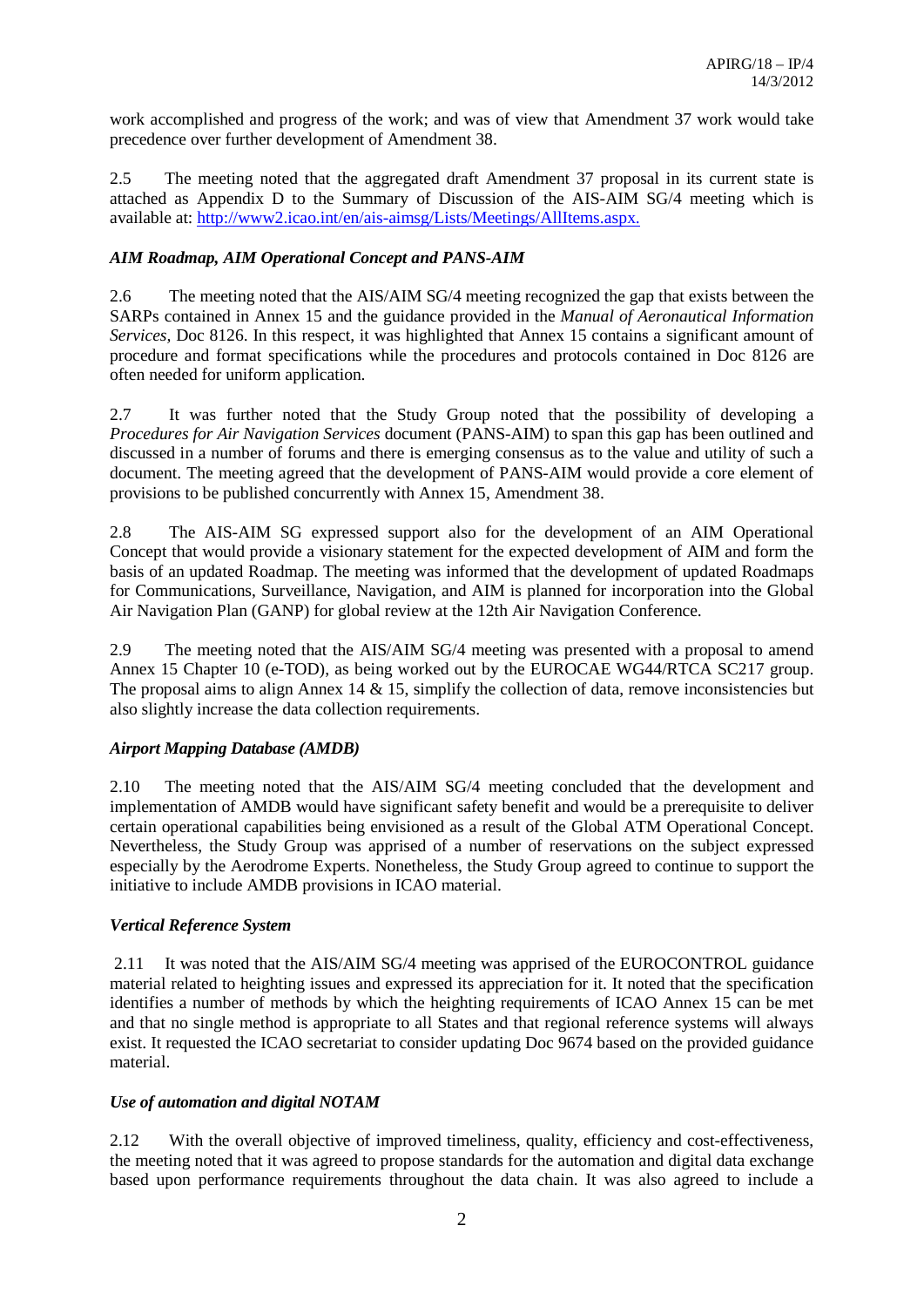standard ensuring consistent data delivery through printed and electronic media. A recommendation was agreed to enable the availability of the whole AIP in electronic format. Furthermore, it was agreed to postpone any reference to digital NOTAM until Amendment 38 to Annex 15.

# *NOTAM*

2.13 The meeting noted the ongoing investigations/developments related to the NOTAM Selection Criteria Tables in Doc 8126, SNOWTAM Template and Volcanic Ash NOTAM Template.

# *Integrated Briefing*

2.14 The meeting noted that integrated briefing would be an important component of further service delivery and agreed that it should be further considered in the development of the AIM operational concept and in particular its relationship to SWIM. In this respect, it was highlighted that the Study Group noted that there was still a gap in determining the user requirement from the perspective of what the AIS/AIM service role should be as compared to what is expected to be provided by 3rd part service providers. Accordingly, the AIS/AIM SG/4 meeting agreed that the adhoc group on AIM development consider the future utility and need of the integrated aeronautical information package (IAIP) and in particular, the PIB, in developing the AIM Operational Concept and AIM Roadmap.

## *System Wide Information Management (SWIM)*

2.15 The AIS/AIM SG/4 meeting was apprised of the SESAR SWIM developments including the Information Management, SWIM Infrastructure, ATM information Reference Model, the Information Service Reference Model, and the registry. It was highlighted that it would be good to stay aware of the SWIM developments and the possible impact on AIM especially in consideration of developing revised provisions earmarks for Amendment 38.

2.16 The meeting noted that the AIS-AIM SG/4 meeting underlined that SWIM is an area that should assume some priority and that for meaningful consensus on a SWIM definition, SWIM regional activities and desired outcomes to be reached at the  $12<sup>th</sup>$  Air Navigation Conference, a coordinated SWIM concept would be needed as a matter of priority.

## *MET Integration*

2.17 The meeting was informed of the ongoing initiatives to change Annex 3 along the lines of Annex 15 Amendment 37 and 38 changes and the proposal to develop a PANS-MET document.

## *AIM Quality Manual*

2.18 The meeting was informed that the AIM Quality Manual had entered the ICAO editorial process and it's expected that the Manual would be available for publication in April 2012.

#### *Data integrity*

2.19 The meeting noted that it was agreed that in the development of Amendment 37 to Annex 15, the numerical integrity values would be removed from SARPs material and consequential changes to other Annexes and the WGS-84 Manual had been identified.

## *AIM Training Development Manual*

2.20 The meeting was apprised of the progress achieved for the development of the *"AIM Training Development Manual".* It was further noted that the ad-hoc group would finish the work by the next AIS-AIM SG meeting and the Manual would be available for publication in April 2012.